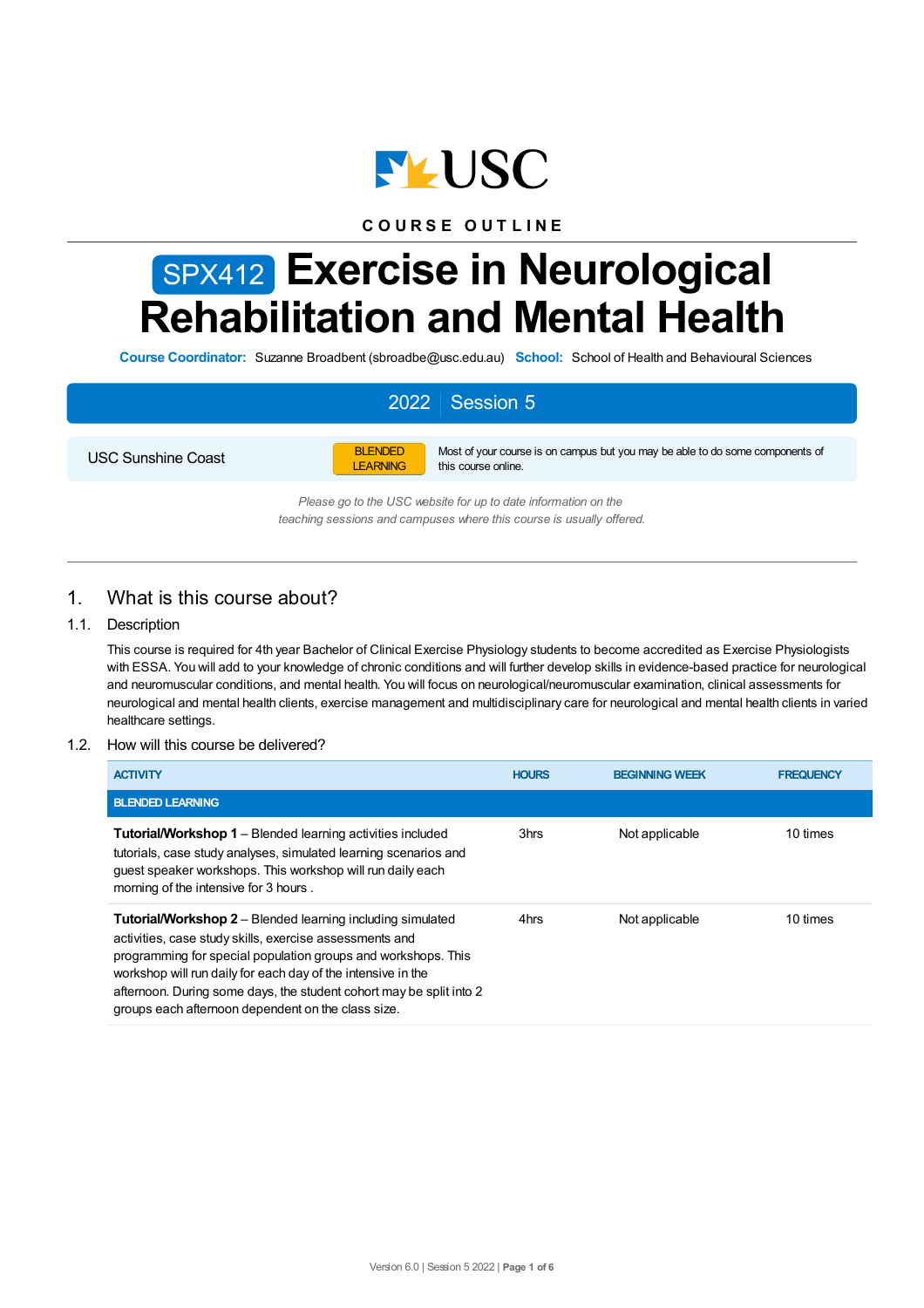## 1.3. Course Topics

- 1. Neurological and mental health conditions including stroke, spinal cord injuries, traumatic and acquired brain injuries, cerebral palsy, multiple sclerosis, Parkinson's Disease, dementias, anxiety and depressive disorders.
- 2. Medical and allied health management of neurological and mental health conditions.
- 3. Physical examination, sensory and movement analysis for neurological conditions; identifying signs and symptoms prior to exercise.
- 4. Medications used for neurological and mental health conditions; effects and interactions.
- 5. Selecting and applying exercise for neurological and mental health conditions; evidence-based practice.
- 6. Identifications of signs and symptoms during exercise and recovery.
- 7. Modifying exercise in response to neurological pathologies, mental health conditions, physical function and task demands.
- 8. Exercise progression with neurological and mental health clients.
- 9. Safety and contraindications with neurological and mental health clients.

## 2. What level is this course?

#### 400 Level (Graduate)

Demonstrating coherence and breadth or depth of knowledge and skills. Independent application of knowledge and skills in unfamiliar contexts. Meeting professional requirements and AQF descriptors for the degree. May require pre-requisites where discipline specific introductory or developing knowledge or skills is necessary. Normally undertaken in the third or fourth full-time study year of an undergraduate program.

# 3. What is the unit value of this course?

12 units

# 4. How does this course contribute to my learning?

|                              | <b>COURSE LEARNING OUTCOMES</b>                                                                                                                                                                                                             | <b>GRADUATE QUALITIES</b>                                                 |  |
|------------------------------|---------------------------------------------------------------------------------------------------------------------------------------------------------------------------------------------------------------------------------------------|---------------------------------------------------------------------------|--|
|                              | On successful completion of this course, you should be able to                                                                                                                                                                              | Completing these tasks<br>successfully will contribute to<br>you becoming |  |
|                              | Explain the roles, skills and scope of practice of an exercise physiologist in neurological<br>rehabilitation and mental health, with regard to multidisciplinary care, referral and discharge within<br>the Australian health care system. | Empowered<br>Ethical                                                      |  |
| $\overline{2}$               | Apply knowledge of pathophysiology's, medical, surgical and allied health management of<br>neurological and mental health conditions within the scope of practice of an exercise physiologist.                                              | Knowledgeable<br>Empowered                                                |  |
| $\left\lceil 3 \right\rceil$ | Apply clinical decision making to undertake physical examinations, clinical assessments and<br>exercise management appropriate for neurological rehabilitation and exercise for mental health.                                              | Knowledgeable<br>Creative and critical thinker                            |  |
| $\overline{4}$               | Demonstrate recognition of signs and symptoms of neurological and mental health conditions<br>before, during and after exercise.                                                                                                            | Knowledgeable<br>Empowered                                                |  |
| (5)                          | Identify contraindications to exercise for neurological rehabilitation and mental health and apply<br>knowledge by taking appropriate action.                                                                                               | Knowledgeable<br>Empowered                                                |  |
| $6^{\circ}$                  | Apply scientific research and current clinical guidelines to clinical decision-making in neurological<br>and mental health exercise physiology practice.                                                                                    | Knowledgeable<br>Creative and critical thinker                            |  |

# 5. Am Ieligible to enrol in this course?

Refer to the USC [Glossary](https://www.usc.edu.au/about/policies-and-procedures/glossary-of-terms-for-policy-and-procedures) of terms for definitions of "pre-requisites, co-requisites and anti-requisites".

## 5.1. Pre-requisites

SPX231 and SPX300 and SPX411 and enrolled in Program SC304 or SC346

## 5.2. Co-requisites

Not applicable

#### 5.3. Anti-requisites

Not applicable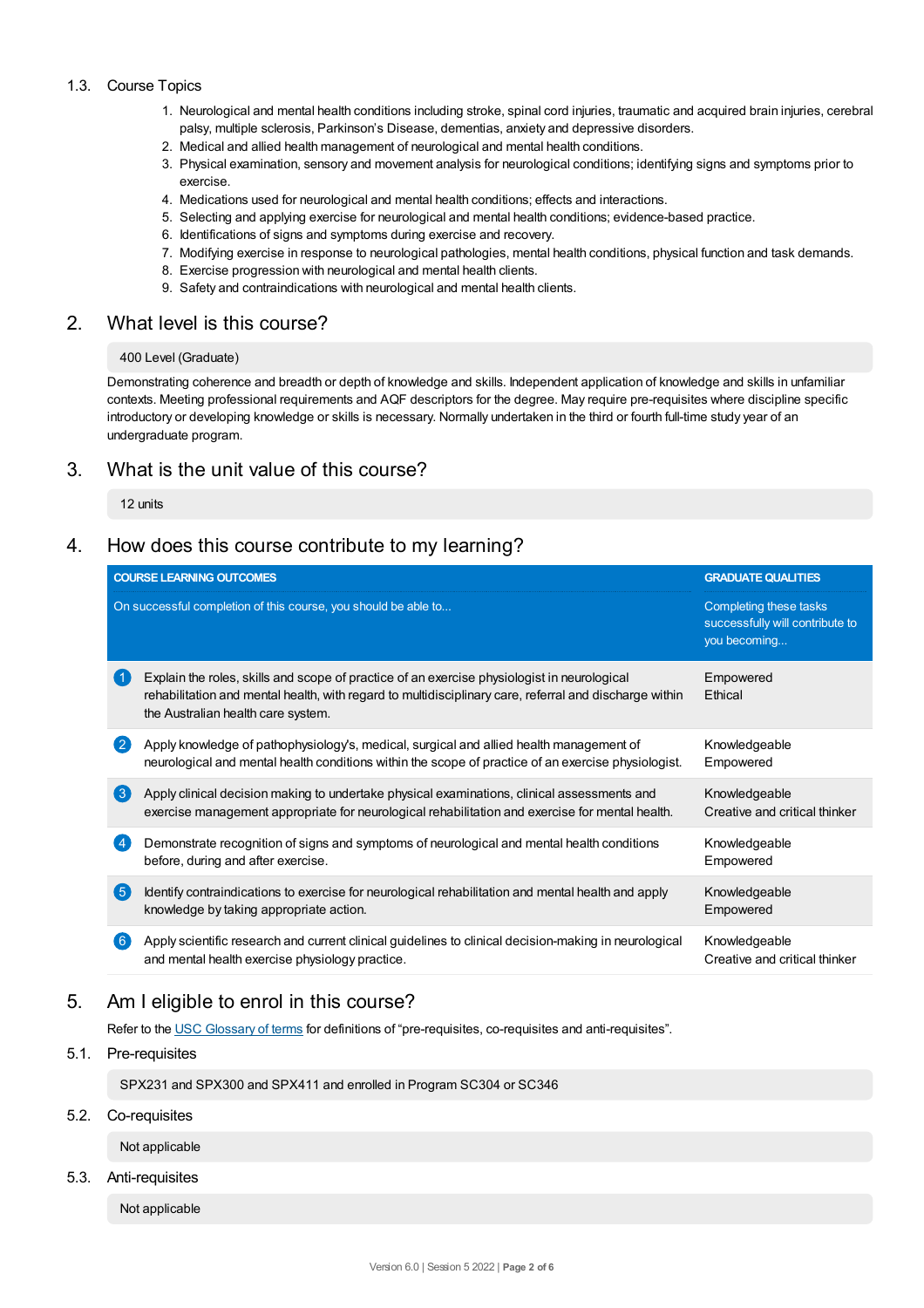## 5.4. Specific assumed prior knowledge and skills (where applicable)

It is assumed that you will build upon your knowledge of neuroscience and neural control gained in SPX231 Motor Control and Learning, your skills in musculoskeletal assessment gained in SPX411 Exercise in Musculoskeletal Rehabilitation, and your skills in clinical history taking, record keeping, physical examination, clinical assessment and evidence-based clinical decision-making gained in SPX300 Exercise Science Professional Practicum and SPX402 Exercise Physiology Professional Practicum.

# 6. How am Igoing to be assessed?

# 6.1. Grading Scale

Standard Grading (GRD)

High Distinction (HD), Distinction (DN), Credit (CR), Pass (PS), Fail (FL).

#### 6.2. Details of early feedback on progress

Feedback in the first week of the intensive (Week 2 of session) can be given through self-paced online learning (quizzes and case-based questions involving clinical decision-making). This feedback can inform Task 1, the group Oral Examination.

## 6.3. Assessment tasks

| <b>NODE</b> | NO. | <b>DELIVERY TASK ASSESSMENT</b><br><b>PRODUCT</b> | <b>INDIVIDUAL</b><br><b>OR GROUP</b> | <b>WEIGHTING</b><br>$\frac{9}{6}$ | <b>WHAT IS THE</b><br><b>DURATION /</b><br>LENGTH? | <b>WHEN SHOULD I</b><br>SUBMIT? | <b>WHERE SHOULD I</b><br><b>SUBMIT IT?</b> |
|-------------|-----|---------------------------------------------------|--------------------------------------|-----------------------------------|----------------------------------------------------|---------------------------------|--------------------------------------------|
| All         |     | Oral                                              | Group                                | 50%                               | 30 minutes                                         | Refer to Format                 | In Class                                   |
| All         |     | Examination                                       | Individual                           | 50%                               | 120 minutes                                        | Refer to Format                 | In Class                                   |

#### **All - Assessment Task 1:** Case StudyOral Examination

| <b>GOAL:</b>     | Students must demonstrate understanding of the clinical history, consultation planning, physical examination skills, referral<br>and diagnostic testing, neurological and mental health assessments within exercise physiology scope of practice, signs<br>and symptom identification, and appropriate exercise prescription required for clinical decision-making to work with a<br>neurological or mental health client. Students must also demonstrate their ability to search the literature to support<br>evidence-based practice.                                                                                                                                                                            |                                                                                                                                                                                                                                                        |                                     |  |  |  |
|------------------|--------------------------------------------------------------------------------------------------------------------------------------------------------------------------------------------------------------------------------------------------------------------------------------------------------------------------------------------------------------------------------------------------------------------------------------------------------------------------------------------------------------------------------------------------------------------------------------------------------------------------------------------------------------------------------------------------------------------|--------------------------------------------------------------------------------------------------------------------------------------------------------------------------------------------------------------------------------------------------------|-------------------------------------|--|--|--|
| <b>PRODUCT:</b>  | Oral                                                                                                                                                                                                                                                                                                                                                                                                                                                                                                                                                                                                                                                                                                               |                                                                                                                                                                                                                                                        |                                     |  |  |  |
| <b>FORMAT:</b>   | The group is expected to divide the task between students, to allow equal contribution from all students. You may choose<br>to have students "role play" the "exercise physiologist" and "client" to demonstrate physical assessments, exercises and<br>stretches. You may also use some equipment provided by the examiner to demonstrate your exercise program. You may<br>bring written summary notes into the examination room, to refer to during the exam. This exam will be conducted in the 2nd<br>week of the intensive block. You will be provided with group feedback. A statement of equal contribution for all group<br>members must be submitted to the Course Coordinator prior to the examination. |                                                                                                                                                                                                                                                        |                                     |  |  |  |
| <b>CRITERIA:</b> | No.                                                                                                                                                                                                                                                                                                                                                                                                                                                                                                                                                                                                                                                                                                                |                                                                                                                                                                                                                                                        | <b>Learning Outcome</b><br>assessed |  |  |  |
|                  | $\mathbf 1$                                                                                                                                                                                                                                                                                                                                                                                                                                                                                                                                                                                                                                                                                                        | Apply clinical reasoning and critical thinking to a case study scenario.                                                                                                                                                                               | 2<br>345                            |  |  |  |
|                  | 2                                                                                                                                                                                                                                                                                                                                                                                                                                                                                                                                                                                                                                                                                                                  | Demonstrate understanding of the role and scope of practice of an exercise physiologist in<br>neurological rehabilitation or exercise for mental health.                                                                                               | 0006                                |  |  |  |
|                  | 3                                                                                                                                                                                                                                                                                                                                                                                                                                                                                                                                                                                                                                                                                                                  | Demonstrate skills and competencies in physical examination, neurological/mental health<br>assessment, identification of signs/symptoms/contraindications to exercise.                                                                                 | 2345                                |  |  |  |
|                  | 4                                                                                                                                                                                                                                                                                                                                                                                                                                                                                                                                                                                                                                                                                                                  | Apply knowledge of the condition to review and gather evidence and information from<br>scientific literature, including peer-reviewed research and current clinical guidelines or<br>position stands, as part of the clinical decision-making process. | (2)(3)(6)                           |  |  |  |
|                  |                                                                                                                                                                                                                                                                                                                                                                                                                                                                                                                                                                                                                                                                                                                    |                                                                                                                                                                                                                                                        |                                     |  |  |  |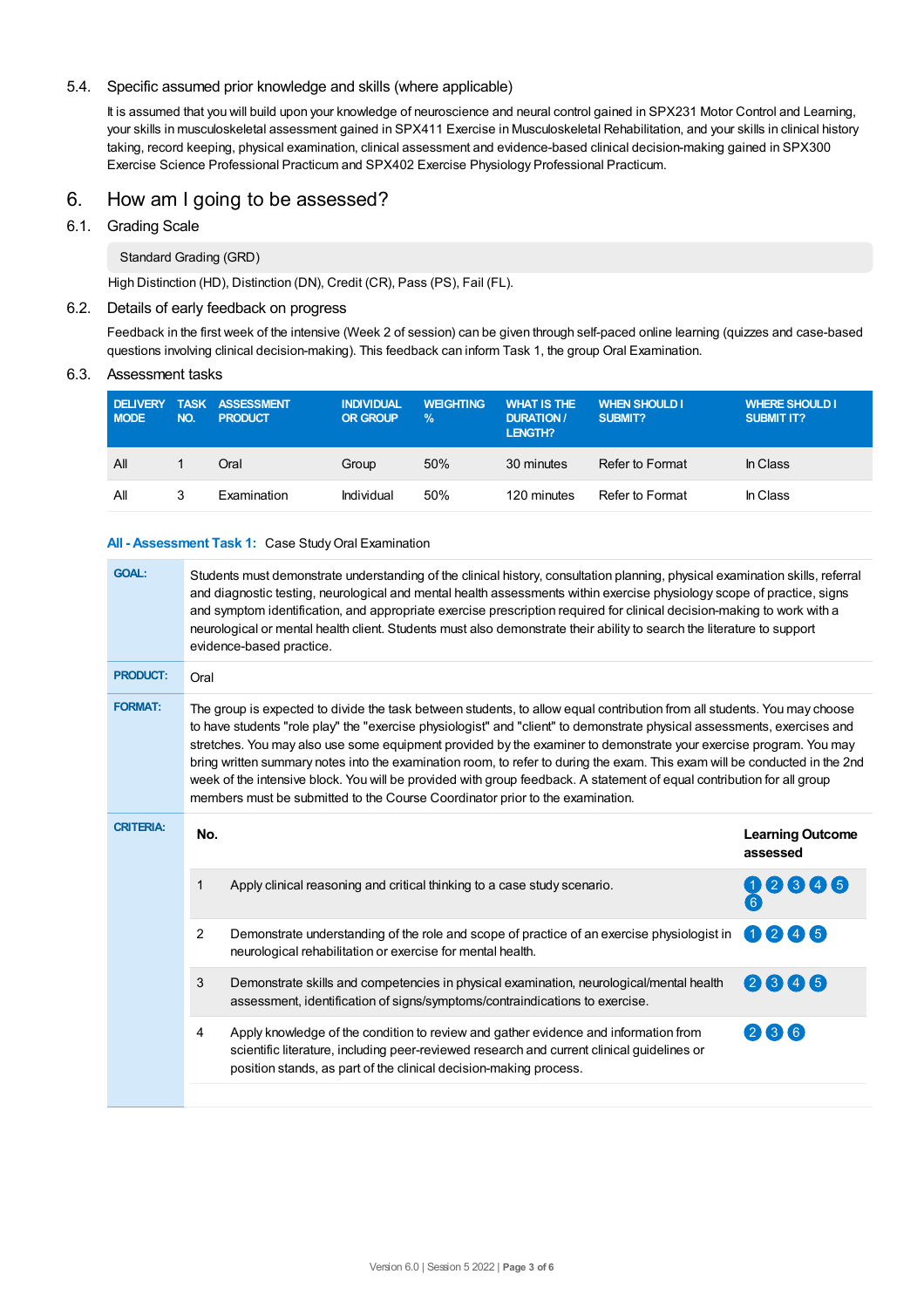#### **All - Assessment Task 3:** Written Examination

| <b>GOAL:</b>     | To demonstrate critical knowledge of neurological and mental health pathophysiologies, signs, symptoms, medication<br>effects and interactions and contraindications to exercise.                                                               |                                     |  |  |  |  |  |
|------------------|-------------------------------------------------------------------------------------------------------------------------------------------------------------------------------------------------------------------------------------------------|-------------------------------------|--|--|--|--|--|
| <b>PRODUCT:</b>  | Examination                                                                                                                                                                                                                                     |                                     |  |  |  |  |  |
| <b>FORMAT:</b>   | Individual written examination. To be conducted at the end of the 2nd week of the intensive block.                                                                                                                                              |                                     |  |  |  |  |  |
| <b>CRITERIA:</b> | No.                                                                                                                                                                                                                                             | <b>Learning Outcome</b><br>assessed |  |  |  |  |  |
|                  | 1<br>Correct answers to the questions will demonstrate:<br>Knowledge of the aetiology, characteristics, and physiological and biochemical<br>mechanisms contributing to neurological and mental health conditions.                              | $(2)$ $(6)$                         |  |  |  |  |  |
|                  | 2<br>Knowledge of the medical, surgical, pharmacological and allied health treatments of a<br>range of neurological and mental health conditions.                                                                                               | 02456                               |  |  |  |  |  |
|                  | 3<br>Knowledge of signs, symptoms and contraindications of neurological and mental health<br>conditions before, during and after exercise, and the selection of appropriate actions<br>during rehabilitation and general exercise prescription. | 2456                                |  |  |  |  |  |
|                  | Application of knowledge of the specific mechanisms of action of differing modalities of<br>4<br>rehabilitation exercises.                                                                                                                      | 136                                 |  |  |  |  |  |

# 7. Directed study hours

A 12-unit course will have total of 150 learning hours which will include directed study hours (including online if required), self-directed learning and completion of assessable tasks. Directed study hours may vary by location. Student workload is calculated at 12.5 learning hours per one unit.

# 8. What resources do I need to undertake this course?

Please note: Course information, including specific information of recommended readings, learning activities, resources, weekly readings, etc. are available on the course Canvas site– Please log in as soon as possible.

#### 8.1. Prescribed text(s) or course reader

Please note that you need to have regular access to the resource(s) listed below. Resources may be required or recommended.

| <b>REQUIRED?</b> | <b>AUTHOR</b>                                                                                        | YEAR | <b>TITLE</b>                                                                              | <b>EDITION</b> | <b>PUBLISHER</b>      |
|------------------|------------------------------------------------------------------------------------------------------|------|-------------------------------------------------------------------------------------------|----------------|-----------------------|
| Required         | American College of<br>Sports Medicine, Moore,<br>Geoffrey, Durstine, J.<br>Larry, Painter, Patricia |      | 2016 ACSM's Exercise Management for Persons<br>With Chronic Diseases and Disabilities, 4E | 4th            | <b>Human Kinetics</b> |
| Required         | Janet H. Carr, Roberta B. 2010<br>Shepherd                                                           |      | Neurological Rehabilitation                                                               |                | Elsevier India        |

#### 8.2. Specific requirements

Goniometers, small and medium

## 9. How are risks managed in this course?

Health and safety risks for this course have been assessed as low. It is your responsibility to review course material, search online, discuss with lecturers and peers and understand the health and safety risks associated with your specific course of study and to familiarise yourself with the University's general health and safety principles by reviewing the online [induction](https://online.usc.edu.au/webapps/blackboard/content/listContentEditable.jsp?content_id=_632657_1&course_id=_14432_1) training for students, and following the instructions of the University staff.

# 10. What administrative information is relevant to this course?

#### 10.1. Assessment: Academic Integrity

Academic integrity is the ethical standard of university participation. It ensures that students graduate as a result of proving they are competent in their discipline. This is integral in maintaining the value of academic qualifications. Each industry has expectations and standards of the skills and knowledge within that discipline and these are reflected in assessment.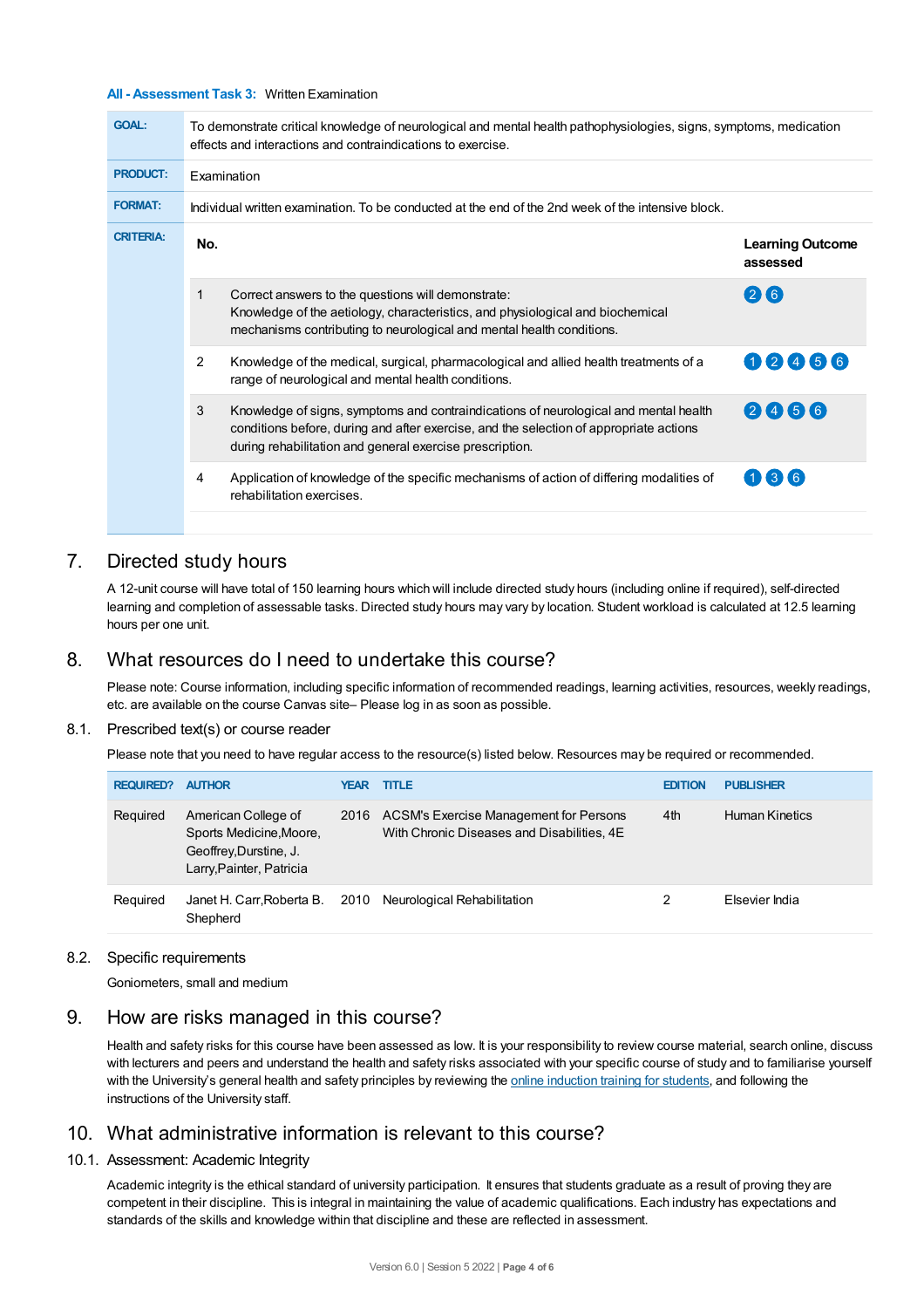Academic integrity means that you do not engage in any activity that is considered to be academic fraud; including plagiarism, collusion or outsourcing any part of any assessment item to any other person. You are expected to be honest and ethical by completing all work yourself and indicating in your work which ideas and information were developed by you and which were taken from others. You cannot provide your assessment work to others.You are also expected to provide evidence of wide and critical reading, usually by using appropriate academic references.

In order to minimise incidents of academic fraud, this course may require that some of its assessment tasks, when submitted to Canvas, are electronically checked through Turnitin. This software allows for text comparisons to be made between your submitted assessment item and all other work to which Turnitin has access.

#### 10.2. Assessment: Additional Requirements

Your eligibility for supplementary assessment in a course is dependent of the following conditions applying:

The final mark is in the percentage range 47% to 49.4% The course is graded using the Standard Grading scale You have not failed an assessment task in the course due to academic misconduct

#### 10.3. Assessment: Submission penalties

Late submission of assessment tasks may be penalised at the following maximum rate:

- 5% (of the assessment task's identified value) per day for the first two days from the date identified as the due date for the assessment task.

- 10% (of the assessment task's identified value) for the third day - 20% (of the assessment task's identified value) for the fourth day and subsequent days up to and including seven days from the date identified as the due date for the assessment task. - A result of zero is awarded for an assessment task submitted after seven days from the date identified as the due date for the assessment task. Weekdays and weekends are included in the calculation of days late. To request an extension you must contact your course coordinator to negotiate an outcome.

#### 10.4. SafeUSC

USC is committed to a culture of respect and providing a safe and supportive environment for all members of our community. For immediate assistance on campus contact SafeUSC by phone: 07 [5430](tel:07%205430%201168) 1168 or using the [SafeZone](https://www.safezoneapp.com) app. For general enquires contact the SafeUSC team by phone 07 [5456](tel:07%205456%203864) 3864 or email [safe@usc.edu.au](mailto:safe@usc.edu.au).

The SafeUSC Specialist Service is a Student Wellbeing service that provides free and confidential support to students who may have experienced or observed behaviour that could cause fear, offence or trauma. To contact the service call 07 [5430](tel:07%205430%201226) 1226 or email [studentwellbeing@usc.edu.au](mailto:studentwellbeing@usc.edu.au).

#### 10.5. Study help

For help with course-specific advice, for example what information to include in your assessment, you should first contact your tutor, then your course coordinator, if needed.

If you require additional assistance, the Learning Advisers are trained professionals who are ready to help you develop a wide range of academic skills. Visit the Learning [Advisers](https://www.usc.edu.au/current-students/student-support/academic-and-study-support/learning-advisers) web page for more information, or contact Student Central for further assistance: +61 7 5430 2890 or [studentcentral@usc.edu.au](mailto:studentcentral@usc.edu.au).

## 10.6. Wellbeing Services

Student Wellbeing provide free and confidential counselling on a wide range of personal, academic, social and psychological matters, to foster positive mental health and wellbeing for your academic success.

To book a confidential appointment go to [Student](https://studenthub.usc.edu.au/) Hub, email [studentwellbeing@usc.edu.au](mailto:studentwellbeing@usc.edu.au) or call 07 5430 1226.

#### 10.7. AccessAbility Services

Ability Advisers ensure equal access to all aspects of university life. If your studies are affected by a disability, learning disorder mental health issue, injury or illness, or you are a primary carer for someone with a disability or who is considered frail and aged, [AccessAbility](https://www.usc.edu.au/learn/student-support/accessability-services/documentation-requirements) Services can provide access to appropriate reasonable adjustments and practical advice about the support and facilities available to you throughout the University.

To book a confidential appointment go to [Student](https://studenthub.usc.edu.au/) Hub, email [AccessAbility@usc.edu.au](mailto:AccessAbility@usc.edu.au) or call 07 5430 2890.

#### 10.8. Links to relevant University policy and procedures

For more information on Academic Learning & Teaching categories including:

- Assessment: Courses and Coursework Programs
- Review of Assessment and Final Grades
- Supplementary Assessment
- Administration of Central Examinations
- Deferred Examinations
- Student Academic Misconduct
- Students with a Disability

Visit the USC website: <https://www.usc.edu.au/explore/policies-and-procedures#academic-learning-and-teaching>